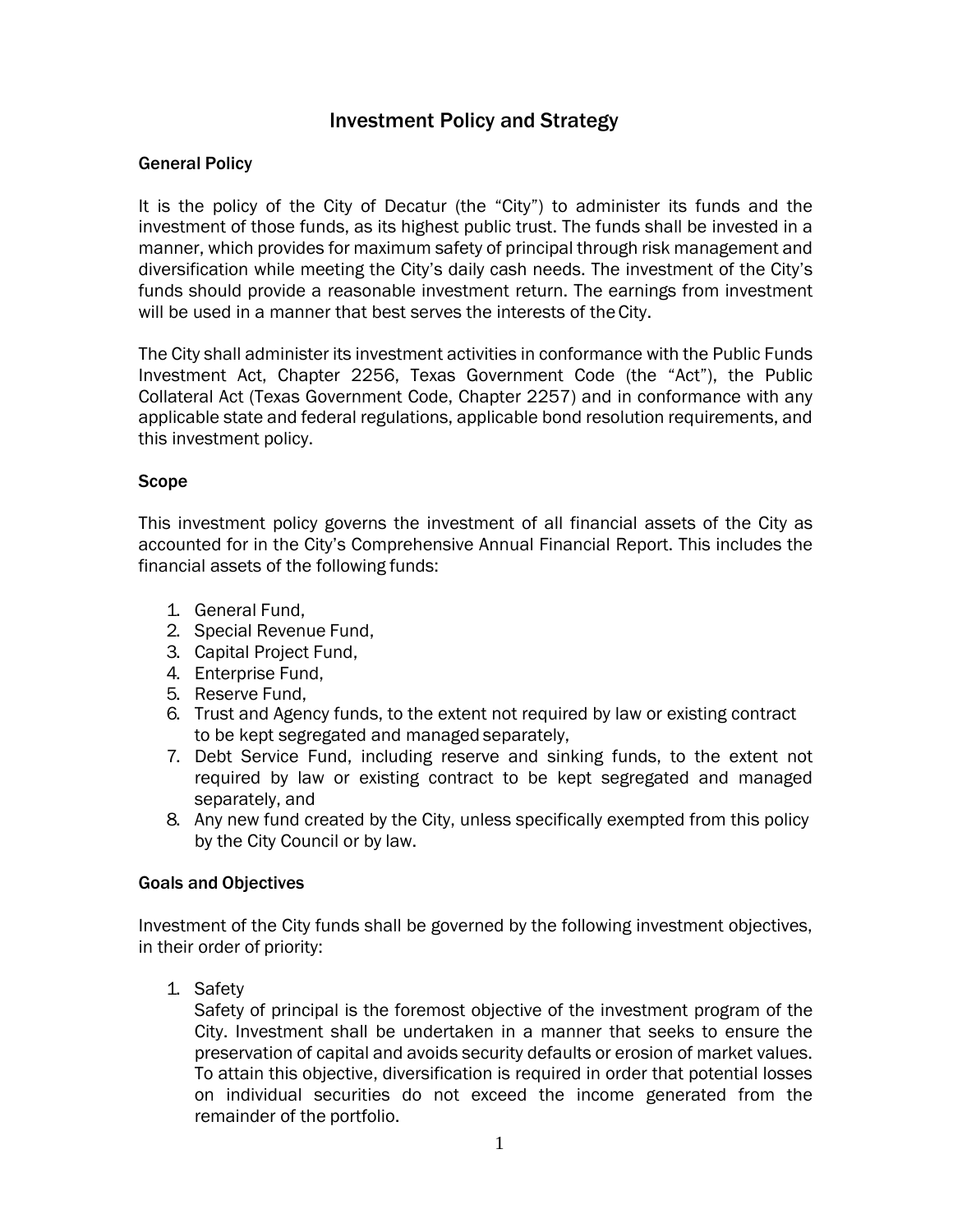#### 2. Liquidity

The City's investment portfolio will remain sufficiently liquid to enable the City to meet all operating requirements that might be reasonable anticipated. Ongoing cash flow analysis will be used to identify changing liquidity needs. Demand deposits or other liquid investments should be maintained in an amount greater than or equal to one sixth (1/6) of the City's total annual operating budget in order to avoid the need to liquidate securities prior to maturity,

To the extent possible, the City will attempt to match its investment maturities with anticipated liabilities and cash flow requirements. Unless matched to a specific cash flow requirement, the City will not directly invest in any securities maturing more than two (2) years from the date of purchase. Such specific cash flow requirements would include operating funds, construction funds, and debt service funds.

To reflect the cash flow requirements and risk tolerance levels of the city, the weighted average maturity of the overall portfolio shall not exceed one (1) year.

#### 3. Diversification

In order to minimize investment and market risk, the City will diversify its investments by market sector (security type) and maturity. The portfolio will be designed to avoid unreasonable risks within one market sector or from an individual financial institution.

4. Yield

The City's investment portfolio shall be designed with the objective of attaining a reasonable rate of return throughout budgetary and economic cycles, commensurate with the City's investment risk constraints and the cash flow characteristics of the portfolio. The portfolio(s) risk shall be measured quarterly against a benchmark based on cash flow analysis and the authorized portfolio structure. The overall portfolio shall have a maximum weighted average maturity of one (1) year. To measure the overall risk of the portfolio, a benchmark of the six-month Treasury Bill shall be reported.

Effective cash management is recognized as essential to good fiscal management. Cash management is defined as the process of managing monies in order to ensure maximum cash availability. The City shall maintain a cash management program, which includes collection of accounts receivable, prudent investment of its available cash, disbursement of payments in accordance with invoice terms and the management of banking services.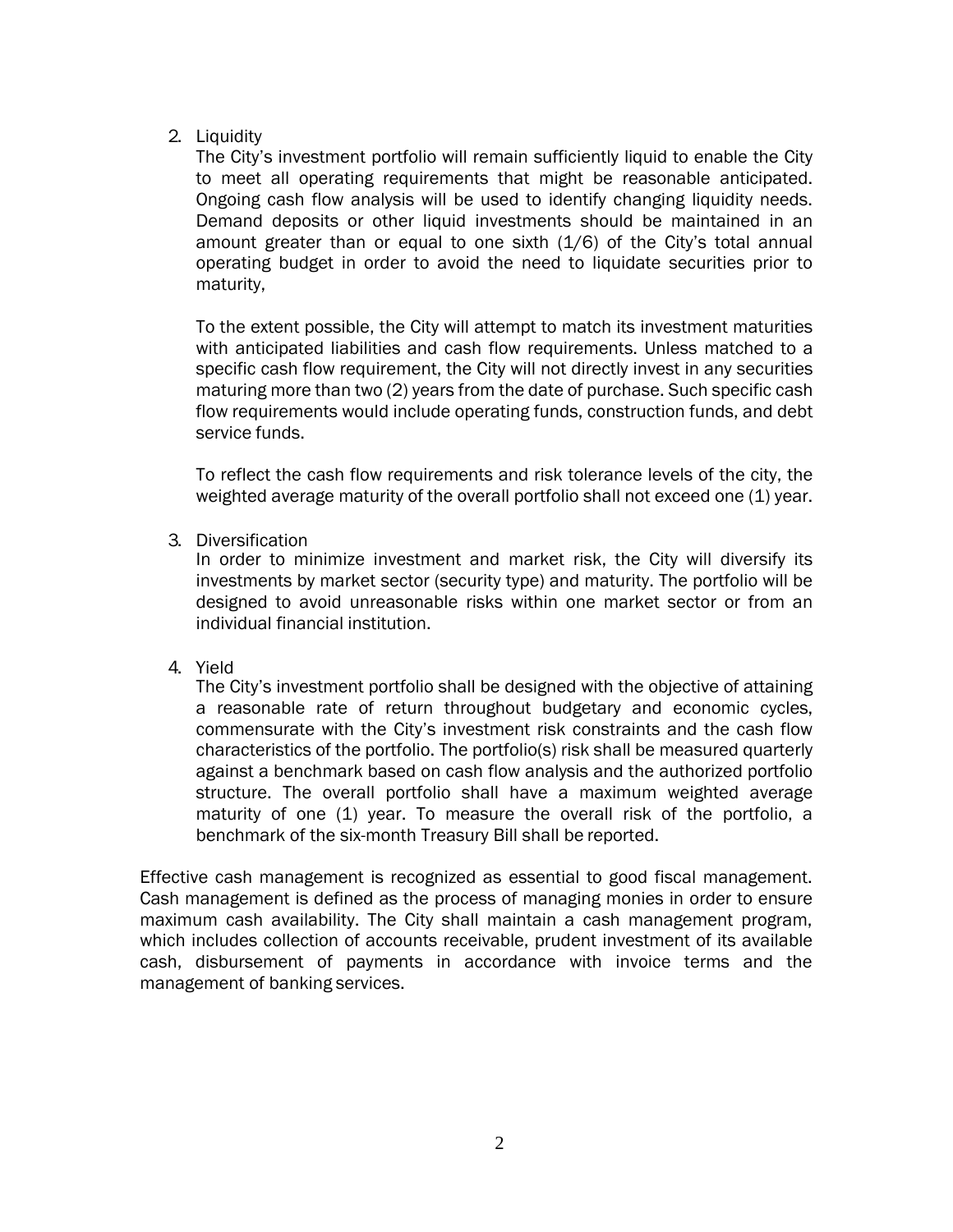#### Investment Strategy

In compliance with the Act and as integral part of the administration of the City's investment activities, the City Council shall annually adopt a written investment strategy. The City maintains one commingled portfolio for investment purposes which incorporated the specific investment strategy consideration and the unique characteristics of the fund groups represented in the portfolio:

- 1. The investment strategy for operating, enterprise and special revenue funds has as its primary objective assurance that anticipated liabilities are matched and adequate investment liquidity provided. The secondary objective is to create a portfolio structure which will experience minimal volatility. This may be accomplished by purchasing high quality, short to medium-term maturity securities (0-2 years) which will complement each other in a laddered maturity structure permitting some extension for yield enhancement. The maximum dollar weighted average maturity of one (1) year or less will be calculated using the stated final maturity date of each security.
- 2. The investment strategy for debt service funds shall have as its primary objective the assurance of available funds adequate to fund the debt service obligations on a timely basis. Successive debt service dates will be fully funded before extension.
- 3. The investment strategy for reserve funds shall have as its primary objective the ability to generate a revenue stream to the reserve funds from high quality securities with a low degree of volatility. The potential for loss shall be further controlled through the purchase of securities within the desired maturity range.
- 4. The investment strategy for capital projects or capital project funds will have as its primary objective assurance that anticipated cash flows are matched and provide adequate investment liquidity. At least 10% total liquidity is planned to provide flexibility and for unanticipated project outlays. The stated final maturity dates of securities held may not exceed the estimated project completion date.

The City shall pursue an active versus a passive portfolio management strategy. That is, securities may be sold before they mature if market conditions present an opportunity for the City to benefit from the trade. The Investment Officer and Adviser will continuously monitor the contents of the portfolio, the available markets, and the relative value of competing instruments to adjust the portfolio in response to market conditions.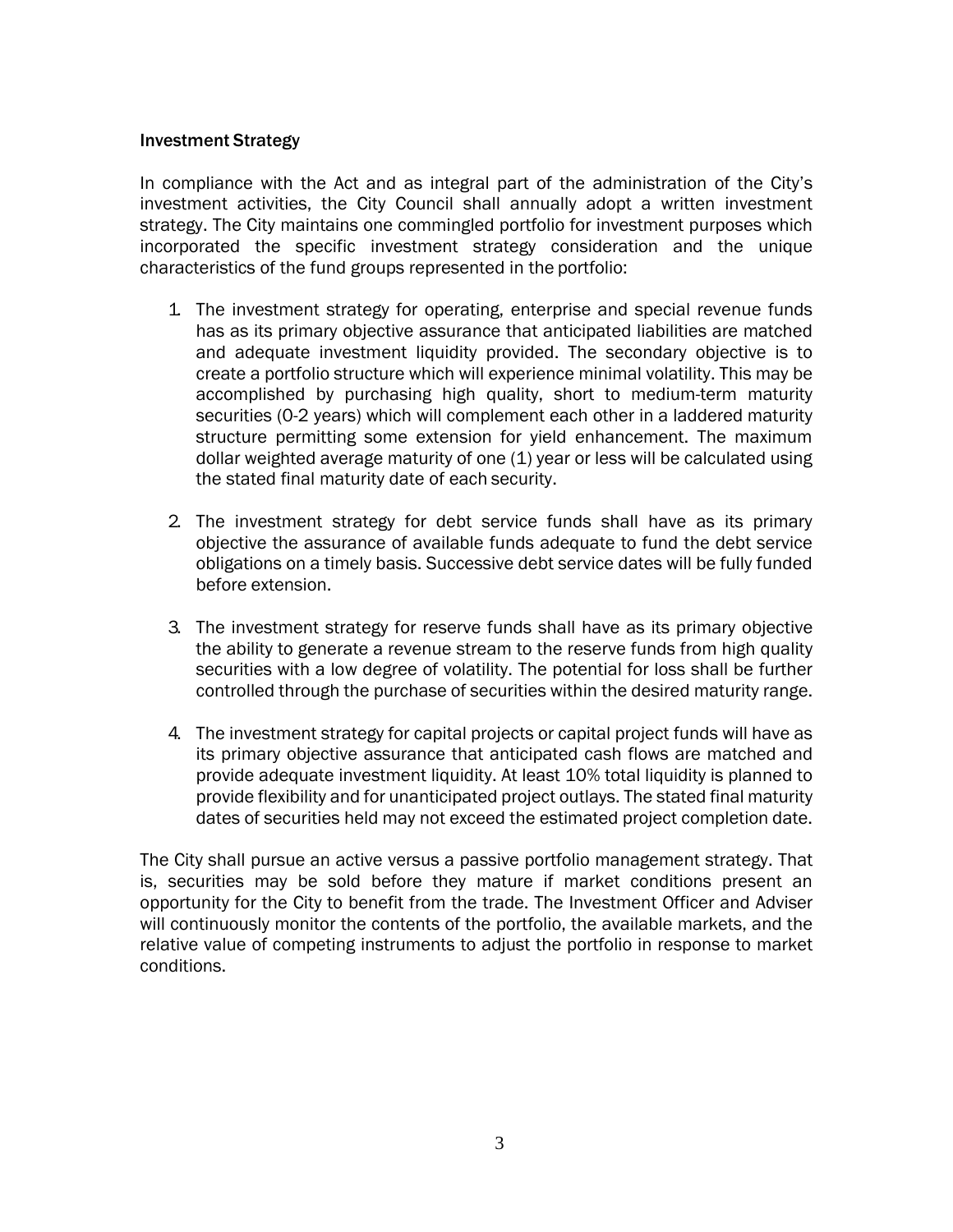#### Investment Officers

Through Council resolution, the City Manager and the Director of Finance are authorized to administer the investment activities of the City and, are designated as Investment Officers for the purposes of this policy. Upon recommendation of the City Manager, the City Council may designate one or more additional qualified employees or an SEC registered Investment Advisor, as Investment Officer(s). The designation of additional Investment Officers shall be by resolution, or award of contract. Authority and designation as an Investment Officer is effective until rescinded by the City, expiration of the officer's term, or until termination of employment.

Investment Officers shall be familiar with this policy and its underlying procedures. No Investment Officer may engage in an investment transaction except as provided under the terms and procedures of this policy.

A trading resolution is established by adoption of this investment policy authorizing any Investment Officer to engage in investment transactions and open City designated accounts for time and demand deposits on behalf of the City. The persons so authorized to transact business are also authorized to approve wire transfers used in the process of investing.

### **Training**

All Investment Officers shall attend ten (10) hours of training in accordance with the Act within twelve (12) months of assuming responsibilities and attend (10) hours of training each successive two (2) year fiscal period. Training shall be provided or endorsed by the Government Finance Officers Association of Texas, the Government Treasurers Organization of Texas, the Texas Municipal League and/or the City. Training should include topics such as investment controls, security risk, market risks, diversification of the investment portfolio and compliance with state laws. The City will provide for the costs of training in accordance with the Act.

### Standard of Care

The standard of care to be used by the City's Investment Officer(s) shall be the "prudent person standard" and shall be applied in the context of managing the overall portfolio, rather than a consideration as to the prudence of a single investment; and whether the investment decision was consistent with this investment policy. The standard states:

Investment shall be made with judgment and care, under prevailing circumstances, that a person of prudence, discretion, and intelligence would exercise in the management of their own affairs, not for speculation but for investment, considering the probable safety of the capital and the probable income to be derived. Investment of funds shall be governed by the following investment objectives, in order of priority: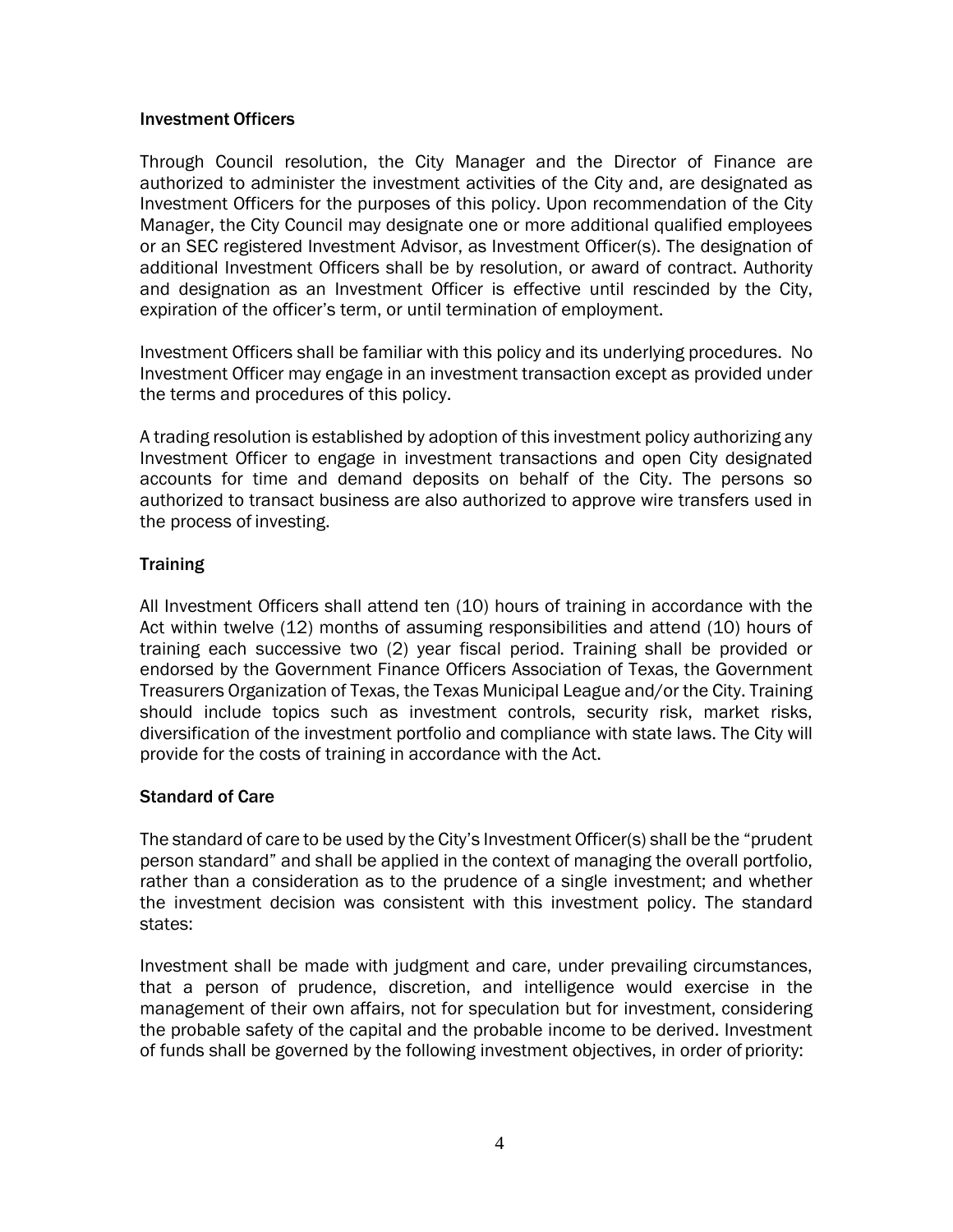- 1. Preservation and safety of principal
- 2. Liquidity
- 3. Diversification
- 4. Yield

Investment Officer(s) acting in accordance with the investment policy and exercising due diligence, shall be relieved of personal liability for an individual security's credit risk or market price change, provided that deviations from expectations are reported in a timely manner and appropriate action is taken to control adverse developments.

An Investment Officer of the City who has a personal business relationship with a business organization offering to engage in an investment transaction with the City shall file a statement disclosing that personal business interest to the City and the Texas Ethics Commission. For the purpose of this statutory requirement, an Investment Officer has a personal business relationship with a business organization if:

- 1. The Investment Officer owns 10% or more of the voting stock or shares of the business organization or owns \$5,000 or more of the fair market value of the business organization
- 2. Funds received by the Investment Officer from the business organization exceed 10% of the Investment Officer's gross income for the previous year
- 3. The Investment Officer has acquired from the business organization during the previous year investments with a book value of \$2,500 or more for the personal account of the Investment Officer

#### Standard of Ethics

Investment officers shall act as custodians of the public trust and shall refrain from any transaction that might involve a conflict of interest or the appearance of a conflict of interest, or any activity that might otherwise discourage public confidence.

#### Authorized Professional Services and Investments

The City recognizes that all investment decisions regarding the City's portfolio are ultimately the responsibility of the City Council and its Investment Officers. However, all Investment Advisors and broker/dealers conducting business with the City shall make every reasonable effort to adhere to the spirit, philosophy, and specific terms of this investment policy. All Investment Advisors and broker/dealers shall avoid recommending or suggesting transaction outside the spirit, philosophy, and specific terms of this investment policy.

#### 1. Broker/Dealers

A list of not less than five authorized broker/dealers shall be maintained to assure a competitive process. See Exhibit A for a list of approved brokers.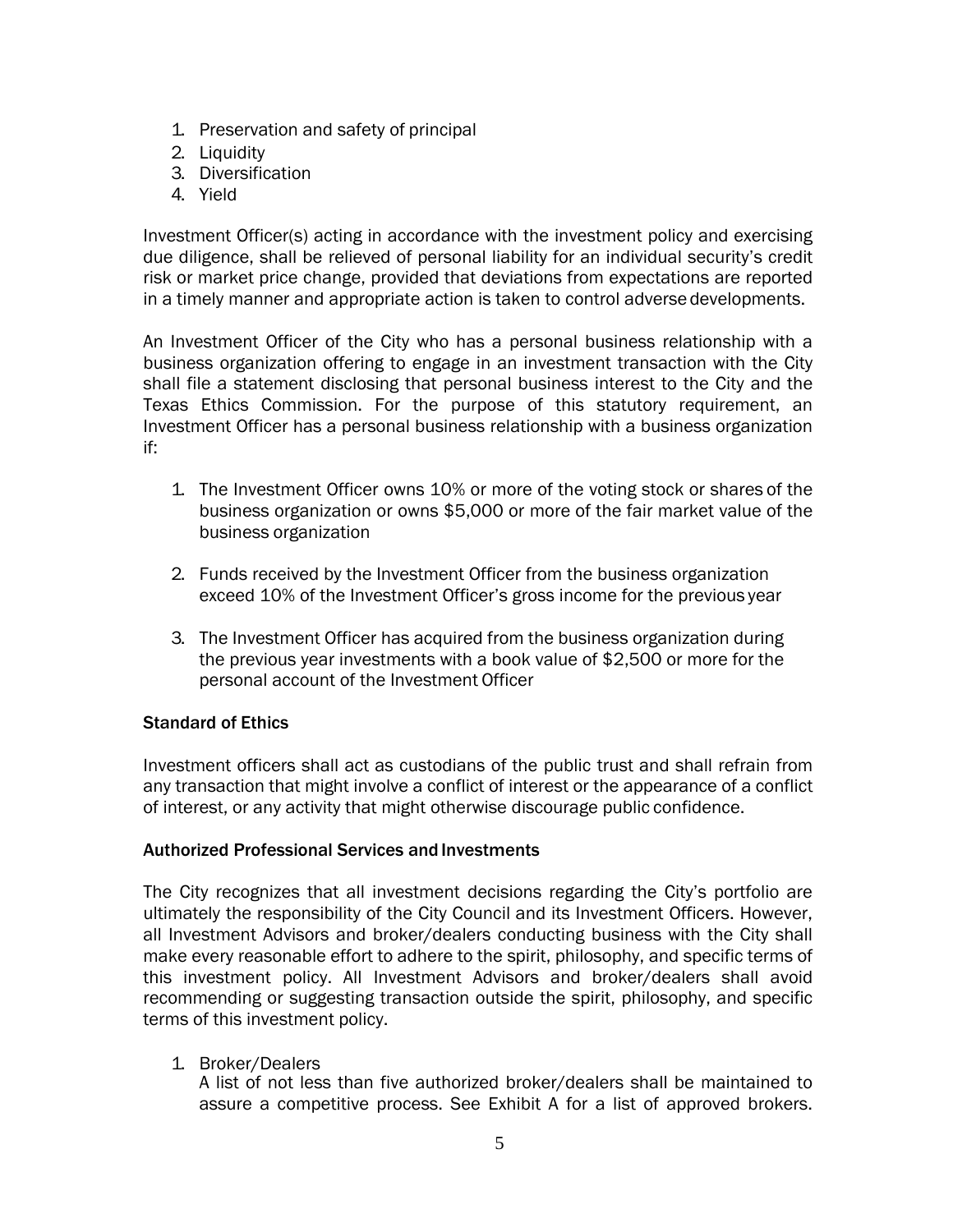Investment officers will establish the criteria, monitor the service, and evaluate the broker/dealers based on their:

- a. adherence to the City's policies and strategies
- b. Transaction pricing
- c. Responsiveness to the City's requests for service and information
- d. The quality of communications
- e. Understanding of the inherent fiduciary responsibility of public funds

Financial Institutions and broker/dealers who desire to transact business with the City must supply the following documents to the Investment Officer or Investment Advisor (as applicable):

- a. Current year audited financial statements
- b. Financial Institutions Regulatory Agency (FINRA) certification and FINRA's Central Depository Registration (CRD) number.
- c. Proof of Texas State Securities registration
- d. City Policy Certification

Broker/dealers shall also provide timely trade documentation and confirmations. In order to perfect delivery versus payment, no authorized broker/dealers or their affiliated bank will be used for safekeeping.

A list of complying broker/dealers shall be approved by the City Council at least annually. This list is provided in Exhibit A.

2. Certification

Before transacting any business with the City, an Investment Officer shall present each broker/dealer with a current copy of the City's investment policy and an authorized representative of the firm shall, in writing to the City, certify substantially to the effect that:

- a. The broker/dealer has received and reviewed the City's investment policy
- b. The firm has implemented reasonable procedures and controls to preclude investments with the City not authorized by the policy

The City shall not enter into any investment transaction with a broker/dealer prior to receiving the certification.

If material changes are made to the investment policy, an updated copy shall be provided to the authorized broker/dealer for re-certification.

3. Investment Pools

Investment pools shall be required to furnish to the Investment Officer an information statement in accordance with the Act. An investment pool shall invest the funds it receives from entities in authorized investments permitted by the Public Funds Investment Act. Investment pools must be continuously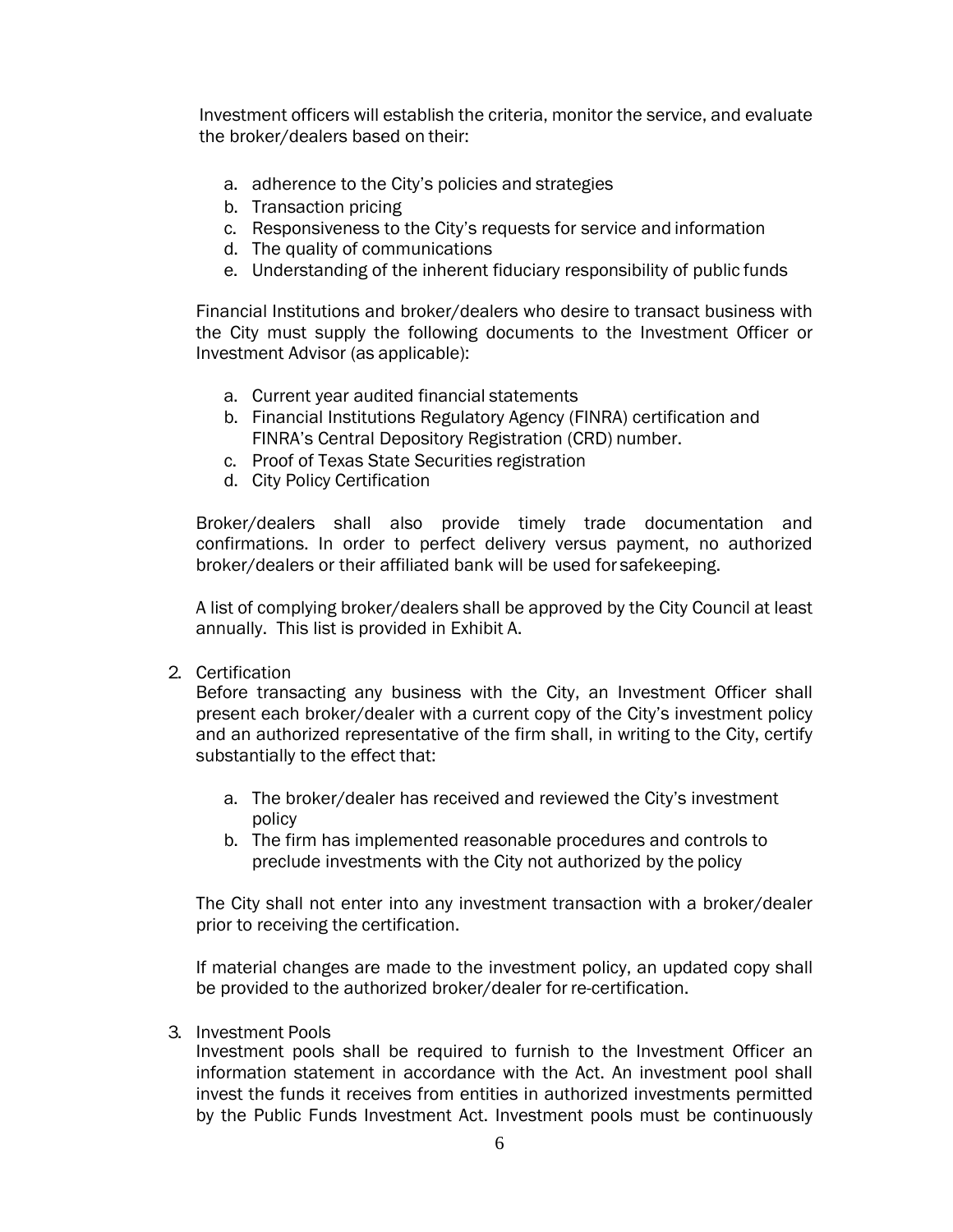rated no lower than AAA or AAA-m or at an equivalent rating by at least one nationally recognized rating service or no lower than investment grade by at least one nationally recognized rating service with a weighted average maturity no greater than 90 days.

Any investment pool that does not meet the requirements of one that is created to function as a money market mutual fund must maintain a maximum average dollar weighted maturity that does not exceed 365 days (or 366 days in the case of a leap year) and must provide a fixed interest rate and a fixed maturity term for each pool position.

4. Investment Advisor

The City may contract with another investing entity registered under the 15 U.S.C. Section 80b-1 et seq. to invest its funds. A contract made under authority of this subsection may not be for an initial term longer than two years. A renewal or extension of the contract must be made by the City Council by order, ordinance, or resolution. The investing entity will be held to the same standards of this policy as the Investment Officer.

Investment Advisors shall be required to be registered with the U.S. Security and Exchange Commission and shall provide their SEC ADV Form to the City on an annual basis.

An Investment Officer shall present Investment Advisors with a current copy of the City's investment policy and an authorized representative of the firm shall, in writing, certify substantially to the effect that:

- a. The applicable advisors have received and reviewed the City's investment policy, and
- b. The firm has implemented reasonable procedures and controls to preclude investments with the City not authorized by the policy.

The City shall not enter into any investment transaction with an Investment Advisor prior to receiving the certification.

5. Authorized Investments

Authorized investments under this policy shall be limited to the instruments listed below as further described by the Act.

- a. interest-bearing banking deposits that are guaranteed or insured by: (A) the Federal Deposit Insurance Corporation or its successor; or (B) the National Credit Union Share Insurance Fund or its successor; and
- b. interest-bearing banking deposits other than those described by above if:
	- (A) the funds invested in the banking deposits are invested through: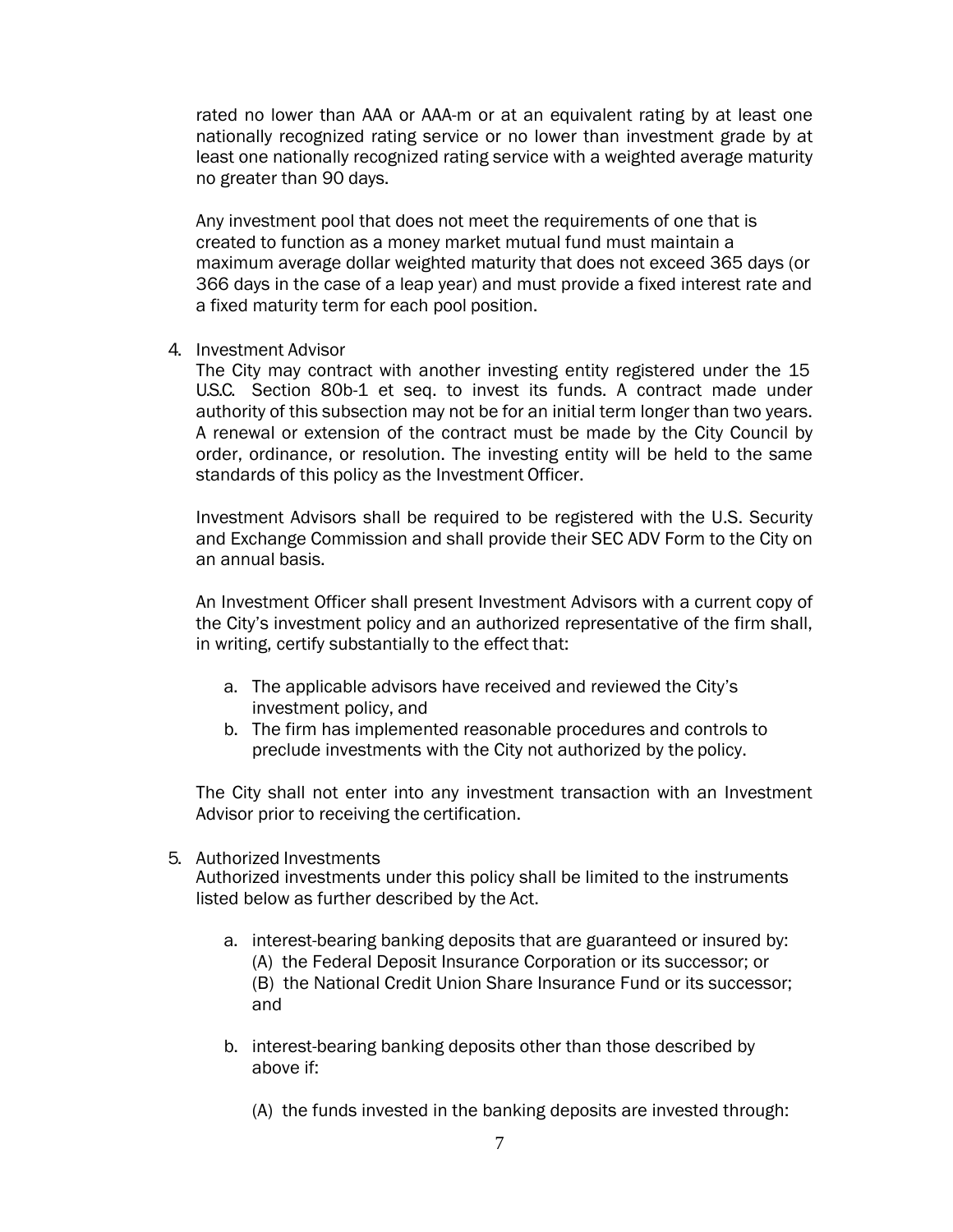(i) a broker with a main office or branch office in this state that the investing entity selects from a list the governing body or designated investment committee of the entity adopts as required by Section 2256.025; or

(ii) a depository institution with a main office or branch office in this state that the investing entity selects;

(B) the broker or depository institution selected as described by Paragraph (A) arranges for the deposit of the funds in the banking deposits in one or more federally insured depository institutions, regardless of where located, for the investing entity's account;

(C) the full amount of the principal and accrued interest of the banking deposits is insured by the United States or an instrumentality of the United States; and

(D) the investing entity appoints as the entity's custodian of the banking deposits issued for the entity's account:

(i) the depository institution selected as described by Paragraph (A); (ii) an entity described by Section 2257.041(d); or (iii) a clearing broker dealer registered with the Securities and Exchange Commission and operating under Securities and Exchange Commission Rule 15c3-3 (17 C.F.R. Section 240.15c3-3).

- c. Obligations of the United States Government, its agencies and instrumentalities, excluding mortgage backed securities, with a stated final maturity not to exceed two (2) years.
- d. Fully collateralized or FDIC insured depository certificates of deposit from banks doing business in Texas with a final state maturity not to exceed eighteen (18) months. Funds shall be collateralized in accordance with the investment policy and governed by a written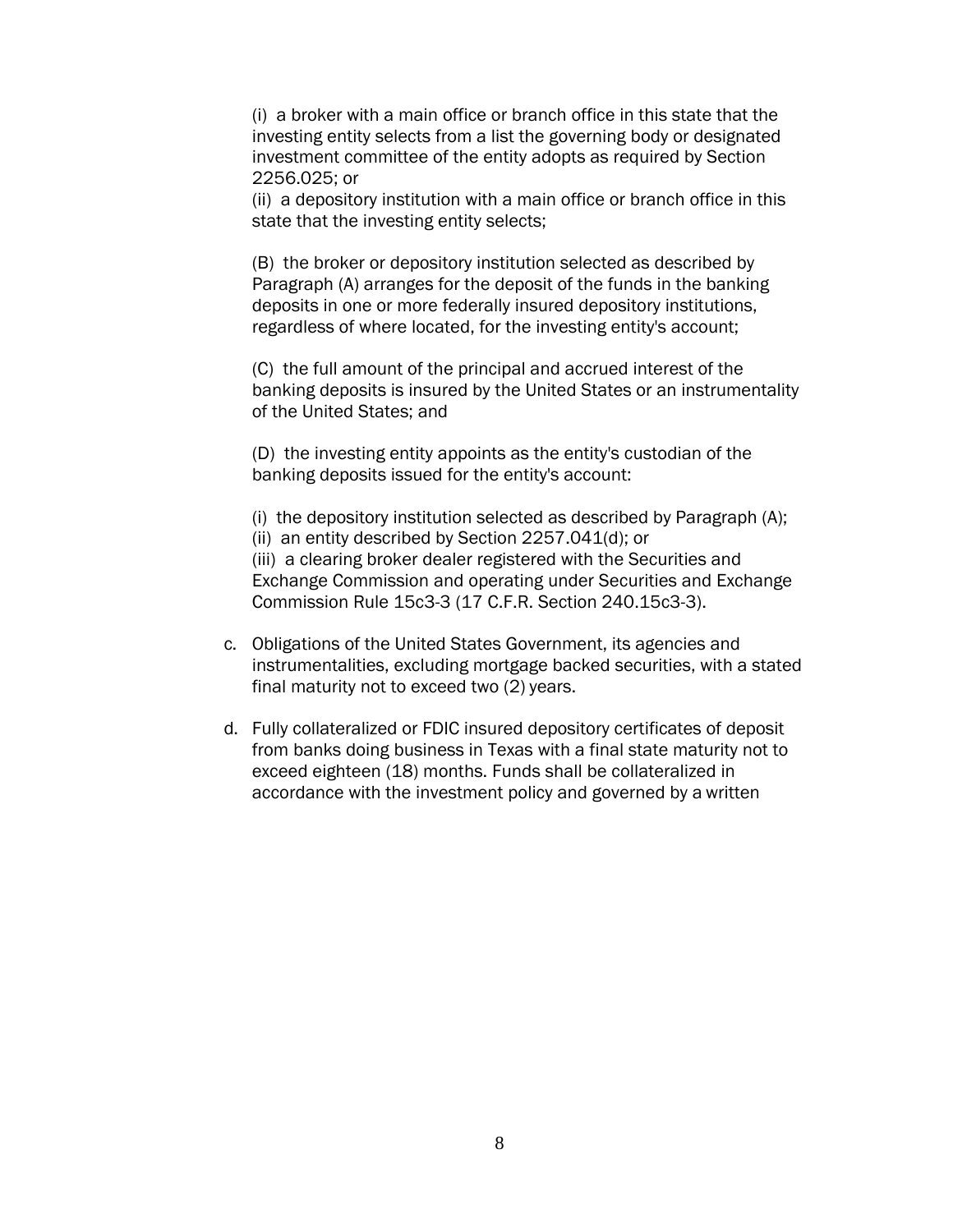Agreement that complies with federal and state regulations for properly securing a pledged security interest.

e.FDIC insured brokered certificates of deposit securities from a bank in any US state, delivered versus payment to the City's safekeeping agent, not to exceed one (1) year to maturity. Before purchase, the Investment Officer must verify the FDIC status of the bank to assure that the bank is FDIC insured.

f. Fully insured share certificates from credit unions in Texas not to exceed eighteen (18) months to stated maturity and insured by the National Credit Union Share Insurance Fund or its successor.

g. Commercial paper rated A1/P1 or its equivalent by two (2) nationally recognized rating agencies and with a final stated maturity not to exceed one hundred eighty five (185) days from the date ofissuance.

h. AAA-rated SEC registered money market mutual funds, striving to maintain a \$1 net asset value.

i. Constant-dollar, AAA-rated or AAA-m rated Texas Local Government Investment Pools, approved by resolution of the City Council and conforming in every respect of the Act. The City investment in any investment pool shall not exceed 5 percent of the total assets of the pool.

j. Fully insured or collateralized interest bearing accounts of any bank in Texas. Fully collateralized or insured demand deposit accounts at authorized City depositories, under the provisions of a written collateral/depository agreement.

k. Fully collateralized repurchase agreements transacted with a primary securities dealer as defined by the Federal Reserve, under a written master repurchase agreement, with a defined termination date, secured by obligations as defined by this policy held by an independent third party custodian approved by the city, and with a stated final maturity not to exceed ninety (90) days.

l. This authorization includes flexible repurchase agreements ("flex repos") to be utilized only in the investment of bond proceeds with a stated final maturity not to exceed the expenditure plan on the bond proceeds.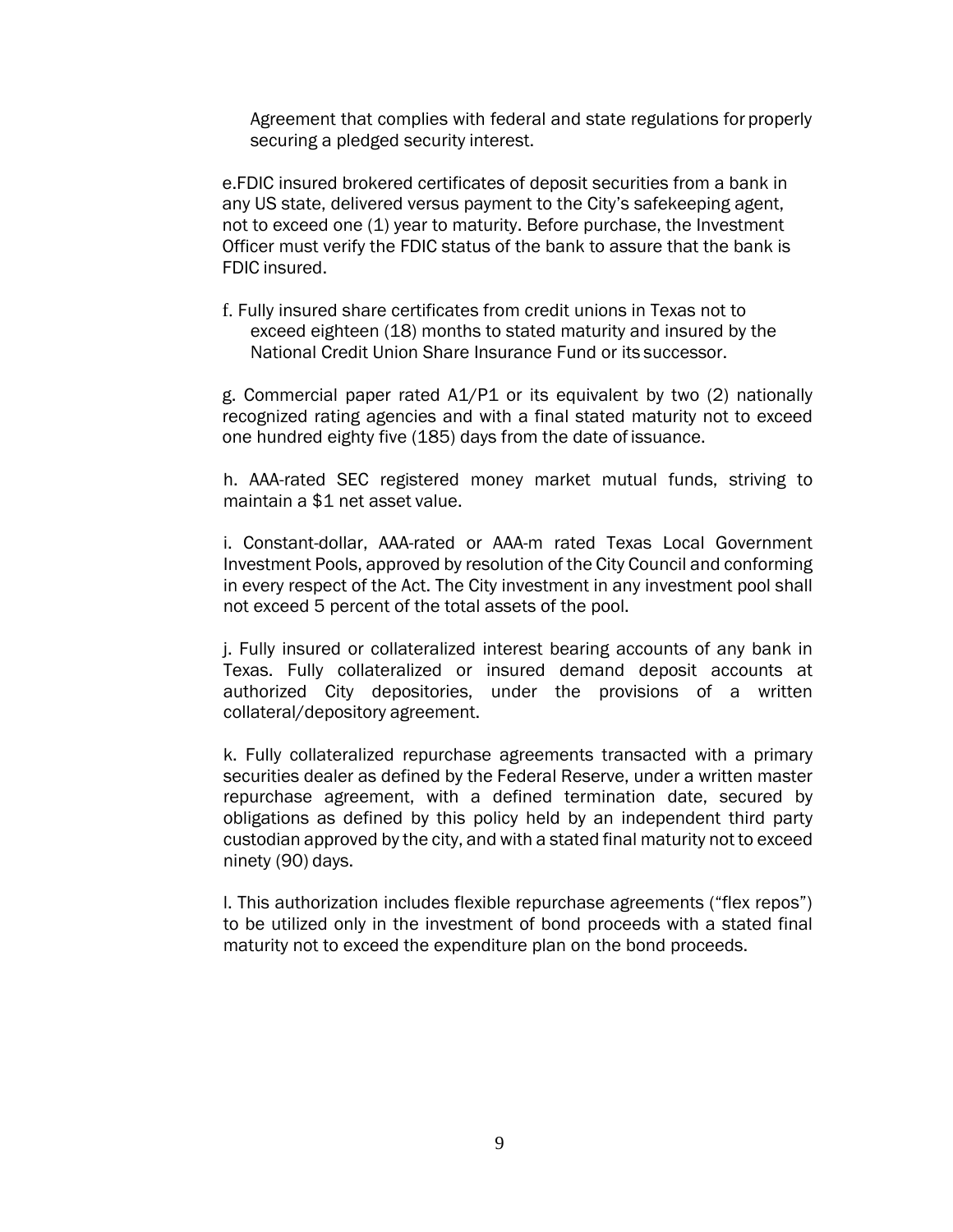The following are not authorized investments under the investment policy:

Interest-Only Strips (IO's): Obligations whose payments represent the coupon payments on the outstanding principal balance of the underlying mortgagebacked security collateral and pays no principal.

Principal-Only Strips (PO's): Obligations whose payments represent the principal stream of cash flow from the underlying mortgage-backed security collateral and bears no interest.

Collateralized Mortgage Obligations (CMO's): Obligations that have a stated final maturity date of greater than 10 years.

Collateralized Mortgage Obligations (CMO's): the interest rate of which is determined by an index that adjusts opposite to the change in a market index.

The City shall not invest, in the aggregate, more than 90 percent of its monthly average fund balance, excluding bond proceeds and reserves and other funds held for debt service, in approved investment pools.

#### Delivery versus Payment

All security transactions shall be settled on a delivery versus payment (DVP) basis in order to ensure that the City has total control of its investments and its funds at all times.

#### Competitive Bidding

Investment transactions, including certificates of deposit, will normally be made on a competitive basis to assure that the City is receiving fair market prices. Bids for certificates of deposit may be solicited orally, in writing, electronically, or in any combination of those methods.

### Monitoring Credit Ratings

The Investment Officer or Investment Adviser shall monitor, on no less than a monthly basis, the credit rating on all authorized investments in the portfolio based upon independent information from a nationally recognized rating agency. If any security falls below the minimum rating required by policy, the Investment Officer or Adviser shall notify the Finance Director of the loss of rating, conditions affecting the rating and possible loss of principal with liquidation options available, to determine liquidation options within five business days after the loss of the required rating.

### Monitoring FDIC Status

The Investment Officer or Investment Advisor shall monitor, on no less than a monthly basis, the status and ownership of all banks issuing brokered CDs owned by the City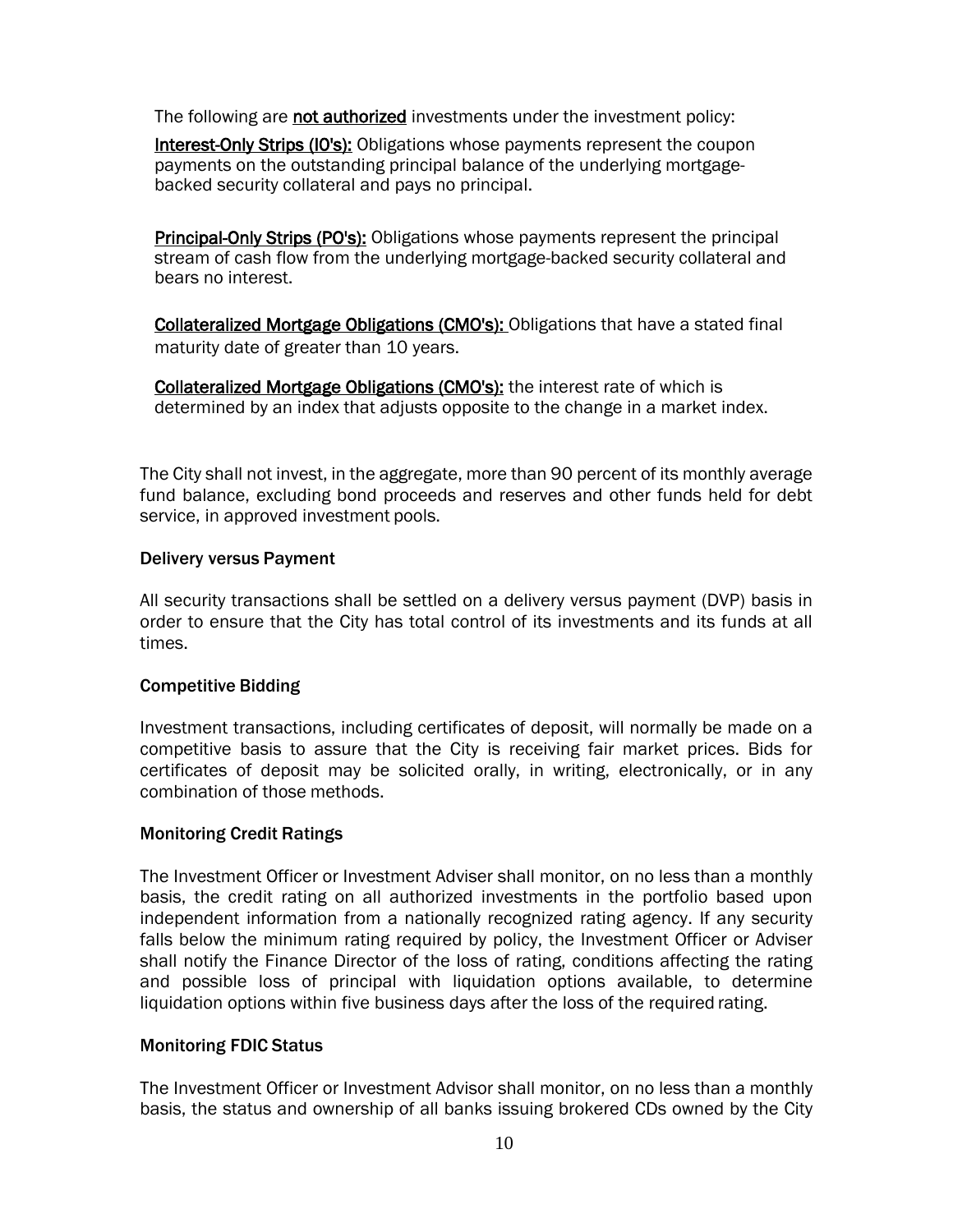based upon information from the FDIC. If any bank has been acquired or merged with another bank in which brokered CDs are owned, the Investment Officer or Advisor shall immediately liquidate any brokered CD which places the City above the FDIC insurance level.

#### Collateralization

Consistent with the requirements of the Act and the Public Funds Collateral Act, the City shall require collateral equal to 102% of total deposits including accrued interest on all repurchase agreements and all time and demand deposits above the limits of federal insurance.

#### Time and Demand Deposits - Pledged Collateral

Financial institutions serving as City depositories will be required to execute a depository agreement with the City outlining, among other conditions, collateral conditions and limitations. The agreement shall define the City's rights to the collateral in case of default, bankruptcy or closing,

Collateral authorized by the City will be limited to the following

- 1. Obligations of the US Government, its agencies and instrumentalities, including mortgage backed securities, which pass the Federal Reserve Bank test.
- 2. Obligations of any US state, their agencies and instrumentalities, and municipalities rated A or better by two nationally recognized rating agencies.

Collateral pledged to the City must be maintained with a margin of 102% of the total time or demand amounts being collateralized including accrued interest. The banking institution shall be held contractually liable for monitoring and maintaining the required margins at all time. All collateral shall be held by an independent third party banking institution outside the holding company of the pledging bank. A clearly marked evidence of ownership (safekeeping receipt) must be provided to the City for all securities pledged and must clearly state that the security is pledged to the City. Substitution of collateral shall only be made after prior written approval by the City.

The pledging institution shall be responsible for providing a monthly report, preferably from the custodian, on pledged collateral listing at a minimum, the security description, cusip, par value, maturity, and current market value.

#### Repurchase Agreement - Owned Collateral

Collateral under a master repurchase agreement is owned by the City under a buy- sell transaction. It will be held by an independent third party safekeeping agent approved by the City under an executed Bond Market Association Master Repurchase Agreement. Collateral with a market value totaling 102% of the principal and accrued interest is required and the counter-party is responsible for the monitoring and maintaining of collateral and margins at all times.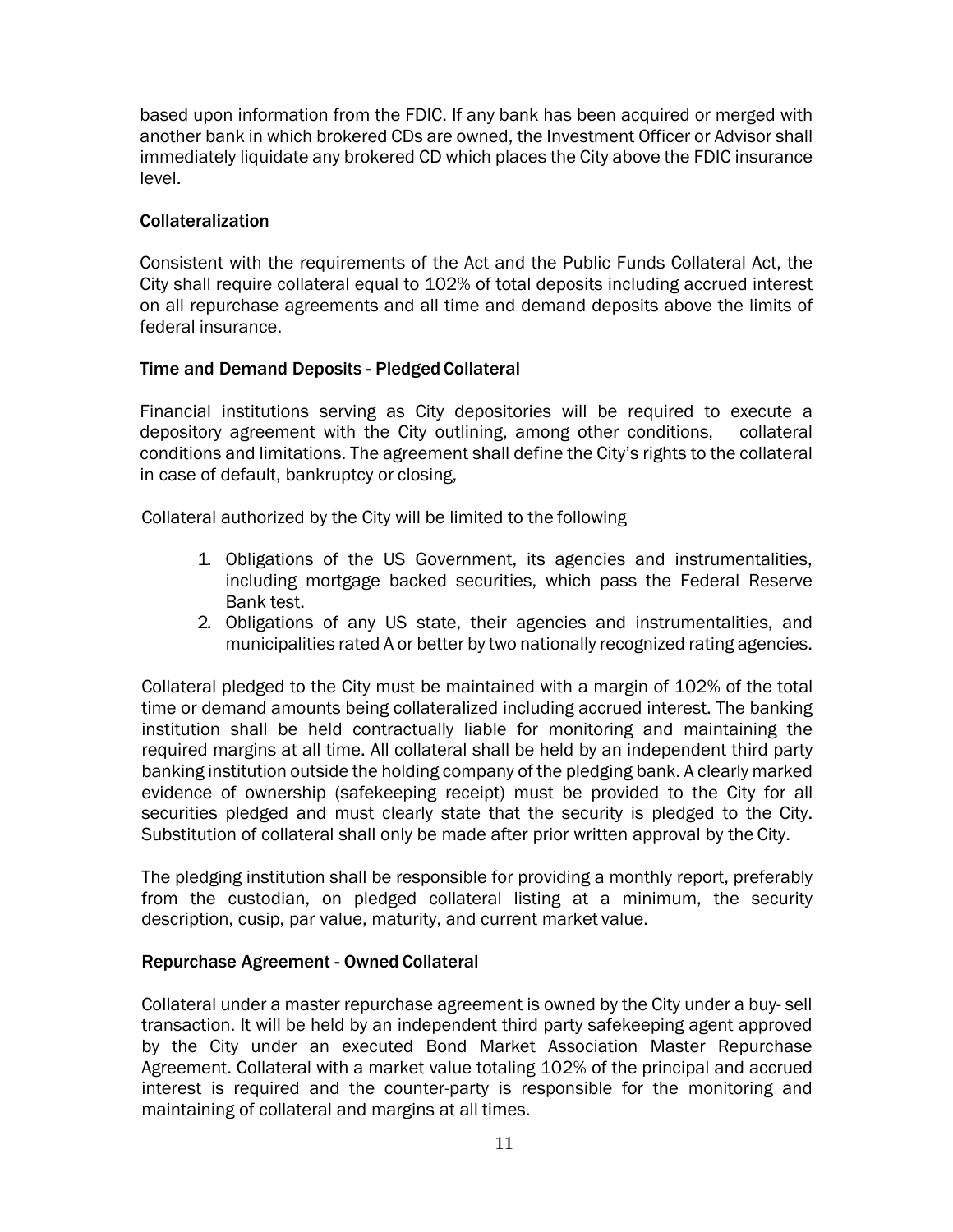#### Safekeeping of City Owned Securities

The laws of the state, this policy, and prudent treasury management require that all securities be settled on a delivery versus payment basis and be held in safekeeping by an independent third party financial institution approved by the City. The City shall contract with its banking services depository or another financial institution(s) as safekeeping agent for the safekeeping of any securities owned by the City. The designated safekeeping agent will be responsible for the clearing and safekeeping of all security trades and will provide a monthly report of holdings. All securities held by the safekeeping agent on behalf of the City shall be evidenced by a safekeeping receipt. In order to perfect delivery versus payment no brokerage subsidiary or bank used for safekeeping will be designated as an authorized broker.

#### **Diversification**

Diversification by security types shall be established by the following maximum percentages of investment type to the total City investment portfolio:

| Obligations of the US Government                  | 100% |
|---------------------------------------------------|------|
| Obligations of US Agencies/Instrumentalities      | 100% |
| <b>Depository Time Deposits</b>                   | 100% |
| Depository Certificates of Deposit                | 100% |
| Limitation by banking institution                 | 85%  |
| <b>Brokered Certificate of Deposit Securities</b> | 20%  |
| <b>Commercial Paper</b>                           | 20%  |
| Limitation by Issuer                              | 10%  |
| <b>Money Market Mutual Funds</b>                  | 70%  |
| Limitation by ownership in fund                   | 5%   |
| <b>Constant Dollar Texas Investment Pools</b>     | 100% |
| Limitation by ownership in fund                   | 5%   |
| State and municipal Obligations                   | 50%  |

Maximum percentages listed above are to be based on amortized book value.

#### Internal Control

The Director of Finance shall maintain a system of internal controls over the investment activities of the City and his/her subordinate employees. The controls shall be designed to address fraud, employee error, misrepresentation by third parties, unanticipated market changes, and imprudent actions. Controls deemed most important include: control of collusion, separation of duties, custody and safekeeping, delegation of authority, securities losses and remedial actions, and documentation on all transactions.

The City's internal controls over investment activities, and quarterly investment reports, shall be reviewed annually by the City's independent auditor as part of the annual audit process. Any irregularities or suggestions for improvement shall be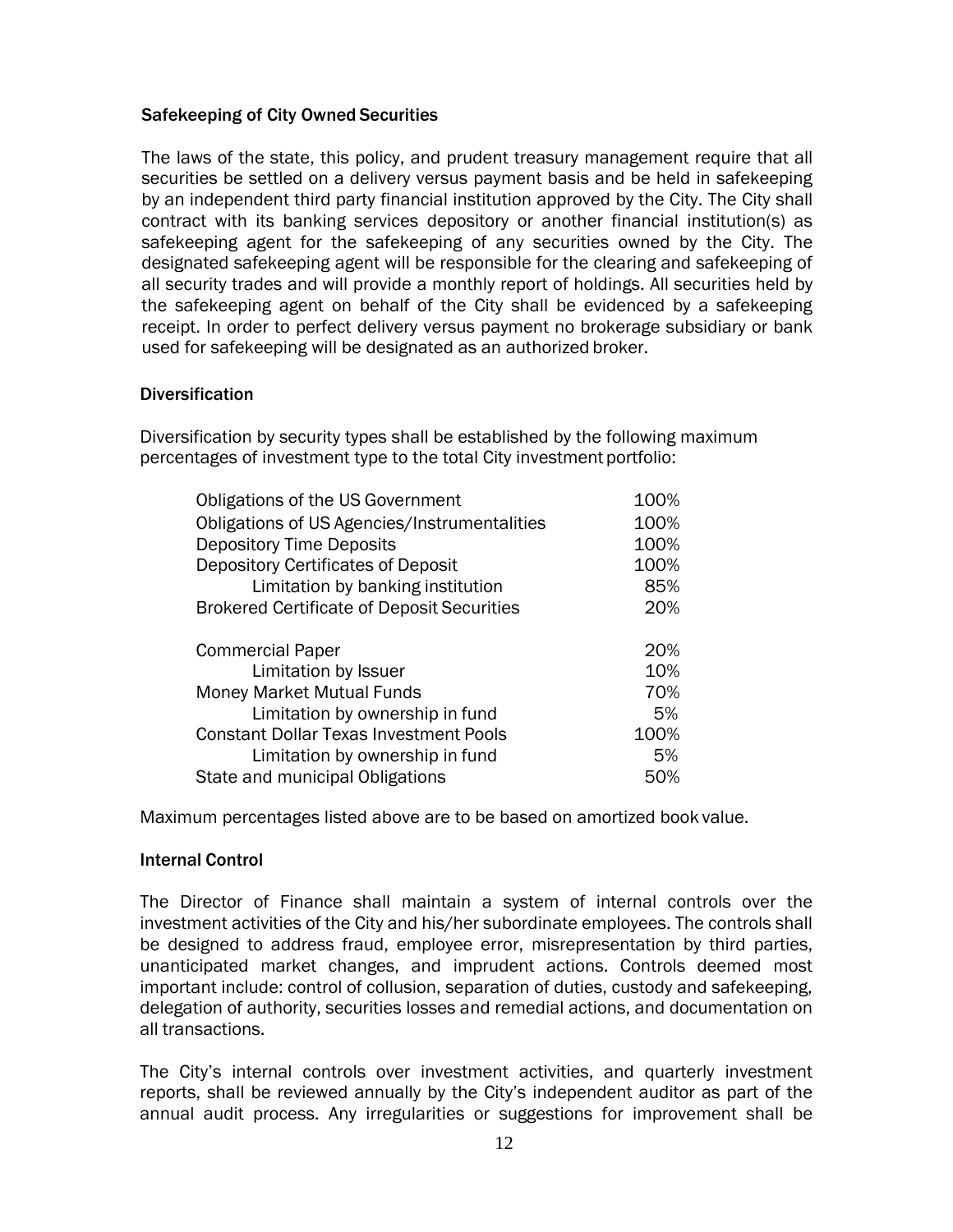reported to the City Council.

#### Cash Flow Forecasting

Cash flow forecasting is a control designed to protect and sustain cash flow requirements of the City. The Investment Officer will maintain a cash flow forecasting process designed to monitor and forecast cash positions of investment purposes.

#### Reporting

Not less than quarterly, the Director of Finance shall report to the City Council regarding the City's investment activities for the quarter in compliance with the Act.

The reports shall contain sufficient information to permit an informed outside reader to evaluate the performance of the investment program. At a minimum the report shall include:

- description of each investment and depository position
- book and market values at the beginning and end of the reporting period
- additions, and changes to the market value during the period
- book value and market value of each separately invested asset at the beginning and end of the reporting period market sector and fund
- maturity date of each separately invested asset
- account, fund, or pooled group fund for which each investment was acquired
- earnings for the period
- overall yield for the portfolio(s) in comparison to its benchmark yield for the period

Market prices for market value calculations shall be obtained from independent sources. The quarterly report shall be signed by the Investment Officer and Investment Advisor as applicable.

#### **Depositories**

The City will designate one banking institution through a competitive process as its central banking services provider at least every five (5) years. In selecting a depository, the services, cost of services, credit worthiness, earnings potential, and collateralization of each financial institution shall be considered. This institution will be used for normal banking services including disbursement, deposits, and safekeeping of securities.

Depository agreements, executed in accordance with FIRREA (Financial Institutions Resource and Recovery Enforcement Act), will be established before funds are transferred.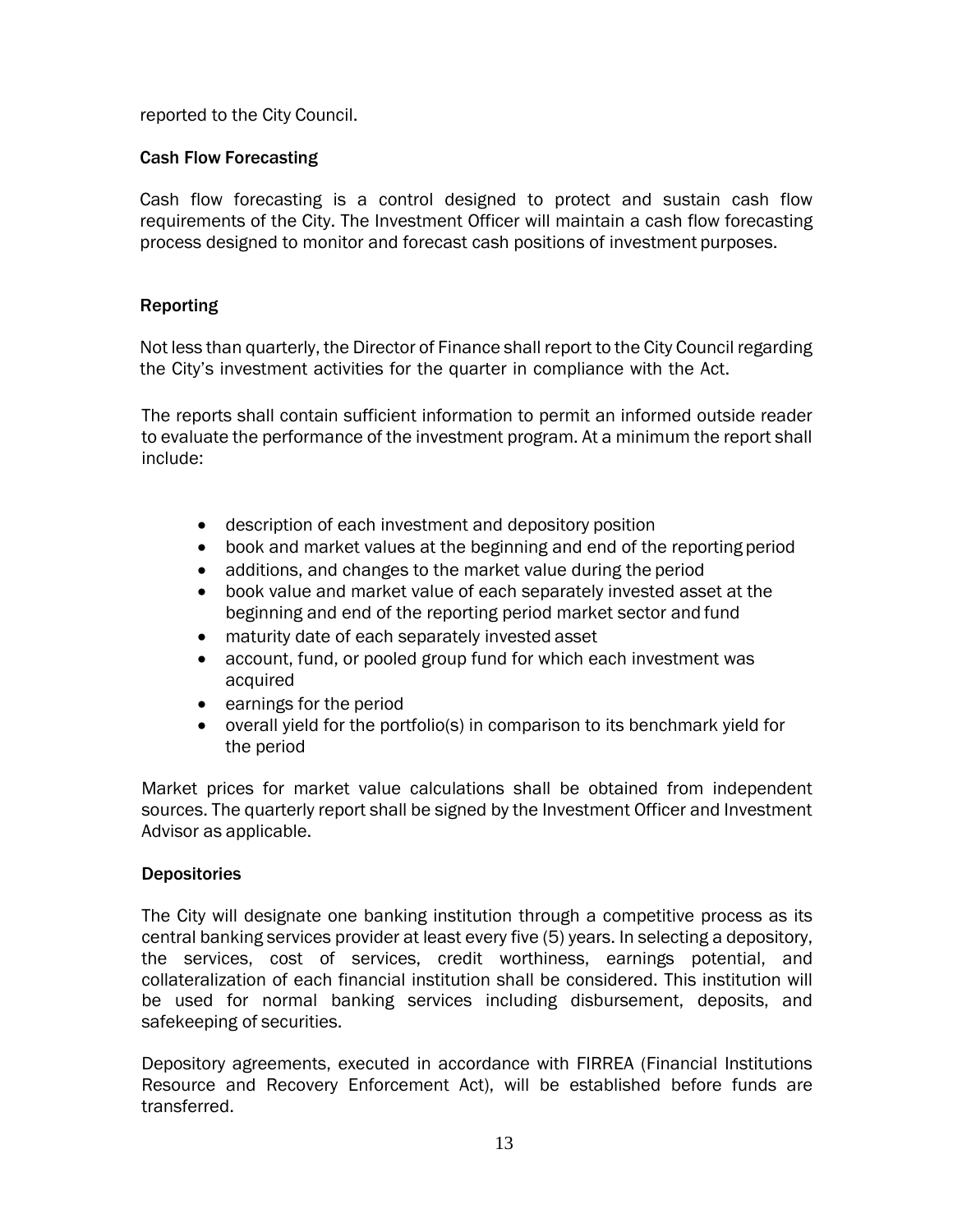Other banking institutions from which the City may purchase depository certificates of deposit will also be designated as depositories and must execute a written depository (collateral) contract in accordance with the provisions of this policy.

#### Policies and Strategy Review

The City Council shall review and adopt the City investment policy and incorporated investment strategy not less than annually. The City Council shall adopt a written resolution stating that it has reviewed the policy and strategy and the adopting resolution shall record any changes made.

The City's investment activities shall be reviewed annually by the City's independent auditors as part of the annual audit process. The objective of the review shall be to ascertain compliance of the City's investment activities with the investment policy, investment strategy, and the Act. Any irregularities shall be reported to the City Council through a report as prescribed by the audit engagement agreement.

\_\_\_\_\_\_\_\_\_\_\_\_\_\_\_\_\_\_\_\_\_\_\_\_\_\_\_\_\_\_\_\_\_ \_\_\_\_\_\_\_\_\_\_\_\_\_\_\_\_\_\_\_\_\_\_\_\_\_\_\_\_

Signature – Mayor Woodruff Date Date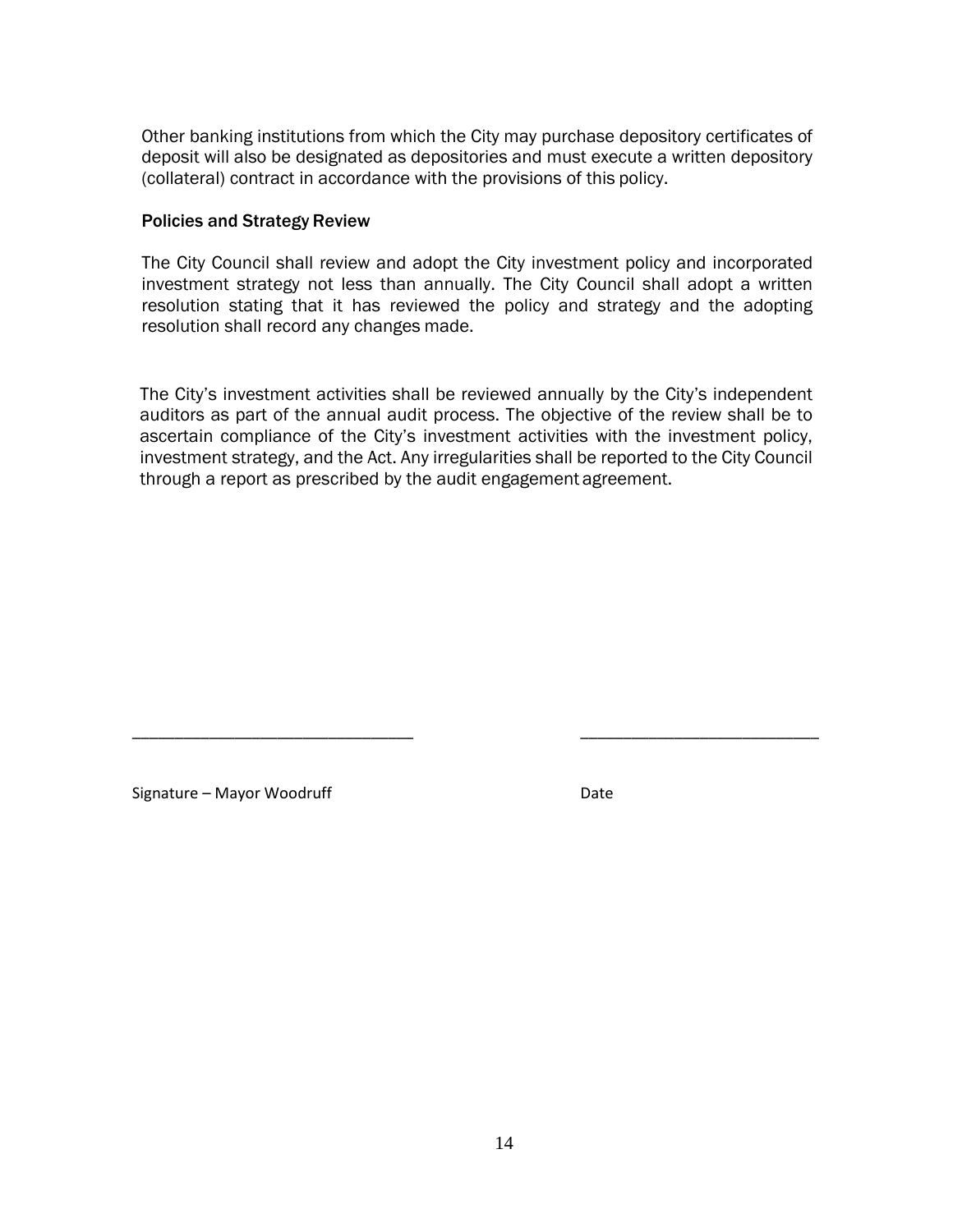# **EXHIBIT A**

### **LIST OF THE PRIMARY GOVERNMENT SECURITIES DEALERS REPORTING TO THE MARKET REPORTS DIVISION OF THE FEDERAL RESERVE BANK OF NEW YORK**

## **(As of April 2, 2018)**

Bank of Nova Scotia, New York Agency BMO Capital Markets Corp. BNP Paribas Securities Corp. Barclays Capital Inc. Cantor Fitzgerald & Co. Citigroup Global Markets Inc. Credit Suisse Securities (USA) LLC Daiwa Capital Markets America Inc. Deutsche Bank Securities Inc. Goldman, Sachs & Co. HSBC Securities (USA) Inc. Jefferies LLC J.P. Morgan Securities LLC Merrill Lynch, Pierce, Fenner & Smith Incorporated Mizuho Securities USA Inc. Morgan Stanley & Co. LLC Nomura Securities International, Inc. RBC Capital Markets, LLC RBS Securities Inc. Societe Generale, New York Branch TD Securities (USA) LLC UBS Securities LLC. Wells Fargo Securities, LLC

NOTE: This list has been compiled and made available for statistical purposes only and has no significance with respect to other relationships between dealers and the Federal Reserve Bank of New York. Qualification for the reporting list is based on the achievement and maintenance of the standards outlined in the [Federal Reserve Bank](http://www.ny.frb.org/markets/pridealers_policies.html)  [of New York's memorandum of January 11, 2010.](http://www.ny.frb.org/markets/pridealers_policies.html)

**https://www.newyorkfed.org/markets/primarydealers**